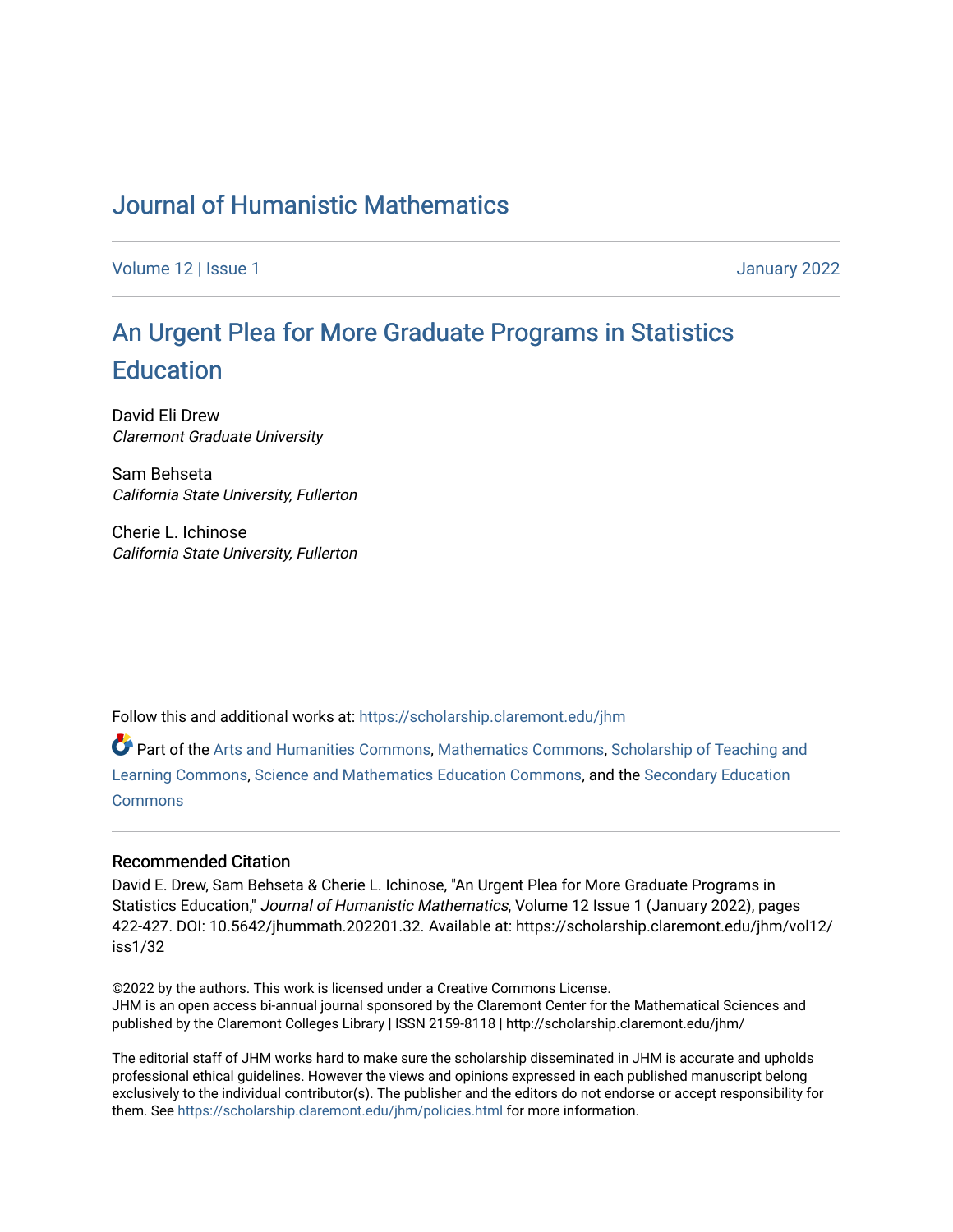## An Urgent Plea for More Graduate Programs in Statistics Education

## David Eli Drew

School of Educational Studies, Claremont Graduate University, California, USA david.drew@cgu.edu

Sam Behseta

Mathematics Department, California State University, Fullerton, California, USA sbehseta@fullerton.edu

Cherie L. Ichinose

Mathematics Department, California State University, Fullerton, California, USA cichinose@fullerton.edu

#### Synopsis

Lately, much has been written about the importance of amplifying statisticsrelated content in the K-12 curricula. This can be viewed in parallel or as an addendum to the existing mathematics curricula in the United States. Nevertheless, a key component of this debate is the lack of robust and cutting-edge academic programs in statistics education. In this piece, we emphasize the urgent need for investing in creating strong statistics education programs, which would significantly contribute to nurturing quantitative literacy as well as preparing a more informed citizenry in the  $21<sup>st</sup>$  century.

#### Keywords: statistics education, data science, statistical literacy

As early as kindergarten, children are asked to make inferences with respect to data. This can show up formally when they are given a sequence of shapes: triangle, triangle, circle and asked to predict the next shape in the sequence or often informally in play. Making decisions based on data, in whatever form it takes, is not foreign for children. However not until Grade 6 do the Common Core State Standards for Mathematics introduce statistics [\[4\]](#page-6-0).

[Journal of Humanistic Mathematics](http://scholarship.claremont.edu/jhm/) Volume 12 Number 1 (January 2022)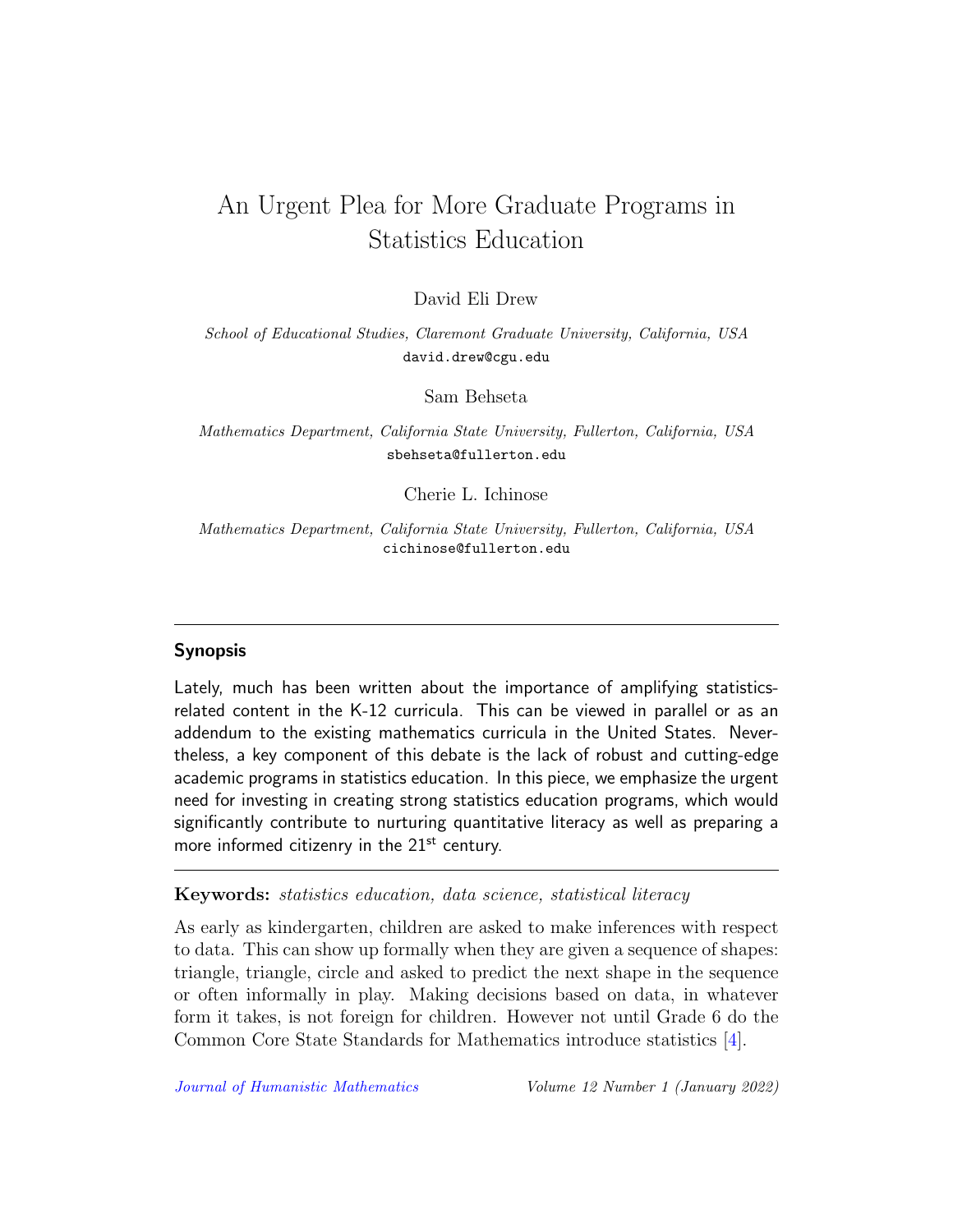Increasingly in the Information Age, citizens and knowledge workers need to understand statistics and data analytics. Yet high school and college mathematics have remained locked into a rigid industrial age sequence, which quite often looks something like this: introductory algebra, geometry, trigonometry, pre-calculus, calculus 1, etc. And some instructors and students still advocate the idea that students should not attempt to learn statistics until they have mastered calculus.

#### The Emerging Importance of Statistics Education

In a recent editorial [\[3\]](#page-6-1), Jo Boaler and Steven Levitt note, "For the most part, students are no longer taught to write cursive, how to use a slide rule, or any number of things that were once useful in everyday life. Let's put working out polynomial division using pencil and paper on the same ash heap as sock darning and shorthand." Instead, they continue, "[e]very high school student should graduate with an understanding of data, spreadsheets, and the difference between correlation and causality."

In a widely viewed TED talk in 2009 [\[2\]](#page-5-0), Arthur Benjamin, the Smallwood Family Professor of Mathematics at Harvey Mudd College, notes that, "[t]he mathematics curriculum that we have is based on a foundation of arithmetic and algebra. And everything we learn after that is building up towards one subject. And at the top of that pyramid, it's calculus. And I'm here to say that I think that that is the wrong summit of the pyramid . . . that the correct summit — that all of our students, every high school graduate should know — should be statistics: probability and statistics." He adds, "Look, the world has changed from analog to digital, and it's time for our mathematics to change from analog to digital."

Learning statistics should be a priority for high school and college students. Implementing this priority will mean dramatically increasing the number of high school and college statistics courses. This, in turn, will require increasing the number of teachers and professors who know statistics and who know how to teach it effectively.

#### Call for Preparing Statistics Faculty

To prepare our future statisticians, a focus on preparing these instructors should be a national educational priority! And to prepare them we need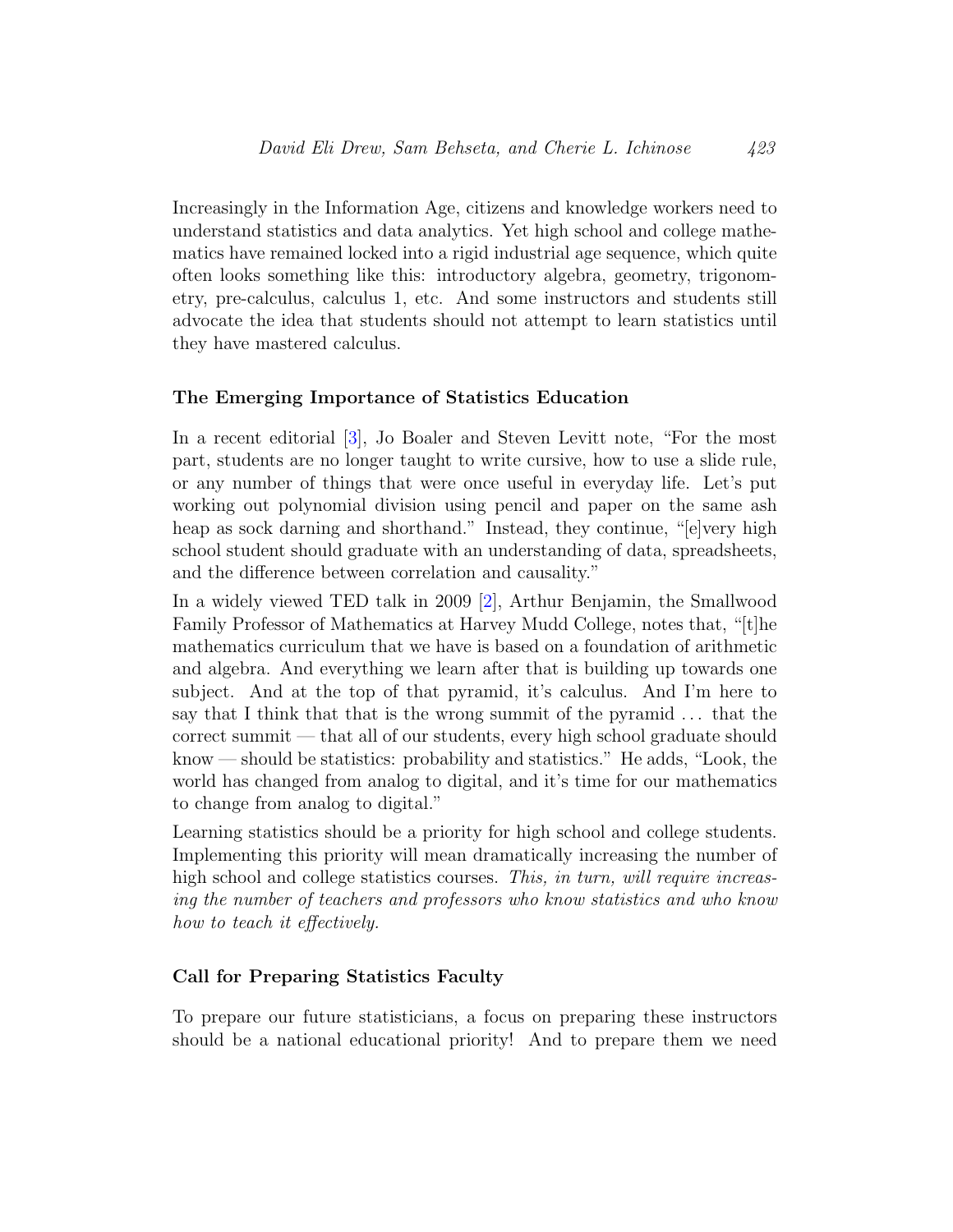## 424 A Plea for More Graduate Programs in Statistics Education

graduate programs in statistics education, akin to the growing number of graduate programs in mathematics education. As many nations transition from an industrial economy to an information economy, in a world of "Big Data" and data science, other countries have been moving statistics education to the fore. The Program for International Student Assessment (PISA) administers tests to secondary students from many countries. Their most recent guidelines identify six "key understandings which provide structure and support to mathematical reasoning, including understanding variation as the heart of statistics" [\[8\]](#page-6-2).

We should not let this opportunity to move the United States to the statistical cutting edge of STEM education slip away. Thomas Jefferson believed that mathematics and science education were crucial to the development of a new nation. Jefferson invited the French minister of agriculture, DuPont de Nemeurs, to review education in the United States. Dr. de Nemeurs lamented that there were no textbooks on these subjects in the US at that time. Jefferson asked Congress for ten thousand dollars to write a textbook for each grade level relating science and mathematics to the welfare of the nation. Congress refused to allocate the funds. Paul DeHart Hurd has argued that this little-known decision was a critical turning point in the development, or lack of it, of American science literacy [\[5\]](#page-6-3).

We call on the higher education community to respond to this need and create programs in statistical literacy. The American Statistical Association has developed and published guidelines for statistics education [\[1\]](#page-5-1). ASA's report comes with six recommendations for teaching statistics, including teaching statistical thinking, focusing on conceptual understanding, integrating real data with a context and a purpose, and using technology to explore concepts and analyze data.

We have been focusing on statistics education for single-subject teachers in middle and high school, as well as for university professors. There also is a need for elementary teachers to have some instruction about statistics and how to teach it. Studies repeatedly reveal that children enter kindergarten alive with curiosity about the natural world, but by the end of elementary school they are much less interested in math and science concepts [\[11,](#page-6-4) [9\]](#page-6-5). Often this is because their teachers are uncertain and hesitant about these subjects, if not fearful. Some college students choose to major in elementary education so that they can avoid math courses.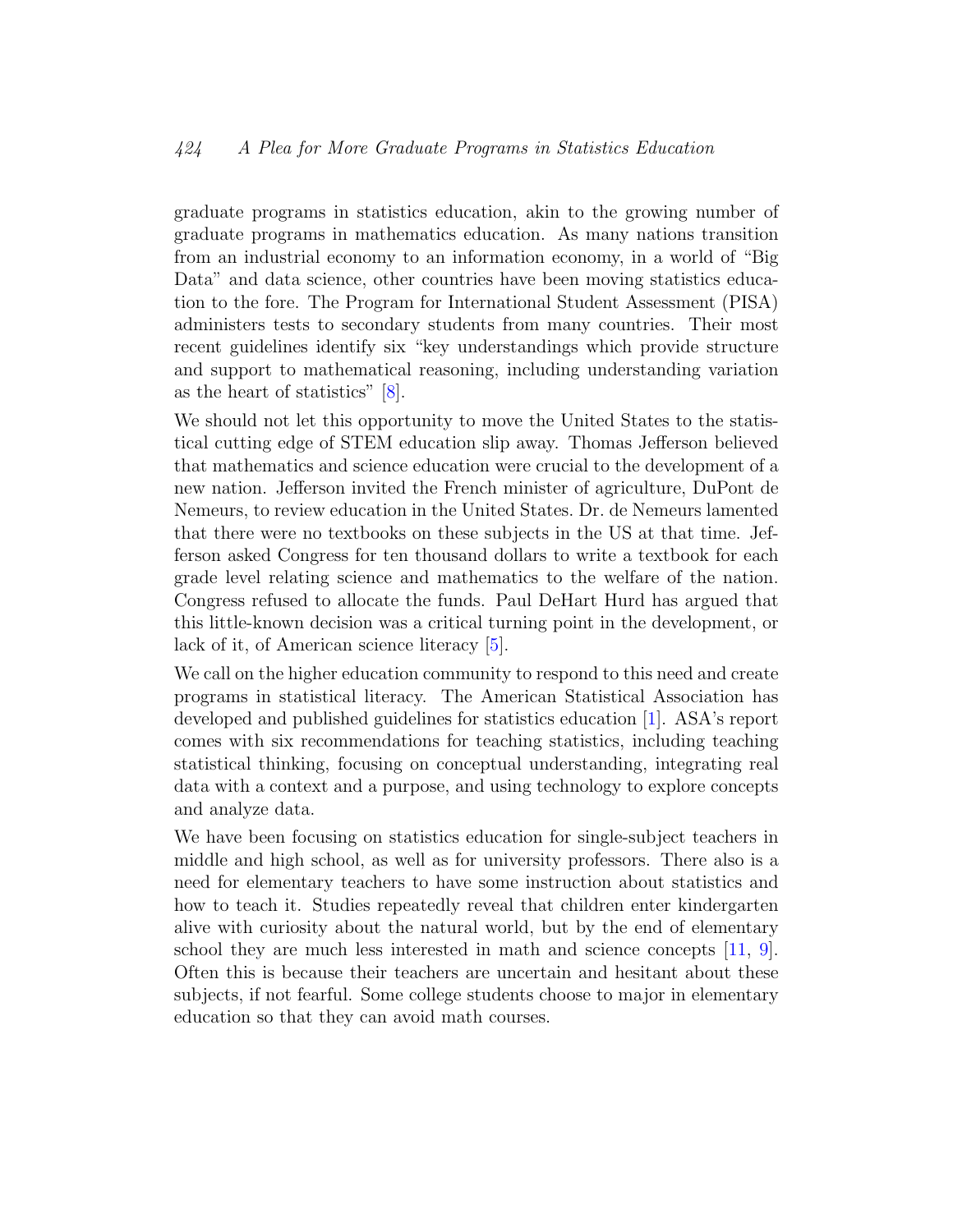Statistical reasoning has been an important component of the intellectual development of mankind. Graduate students studying evaluation learn to guard against "selection effects" (i.e., Is the difference in outcomes between the treatment and control group actually because the two groups differed prior to the experiment — not because of the treatment or intervention?). But the ancients had recognized the same dilemma, with the phrase "post hoc, ergo propter hoc". According to the Merriam Webster dictionary, the translation and meaning of this phrase is, "after this, therefore because of this: because an event occurred first, it must have caused this later event used to describe a fallacious argument" [\[7\]](#page-6-6). Over millennia, many nations and cultures have contributed to statistical thought, e.g., the Islamic world and India.

We believe the exposition of the concepts of variation, estimation, statistical modeling, and statistical prediction in the K-12 curriculum is elemental in achieving quantitative literacy in our nation's school systems. Such a reformed curriculum would hopefully close the gap in our students' appreciation of the underlying theme in the statistical thought process, namely improving "decision making under uncertainty".

#### Statistical Analysis and COVID-19

One can argue that at no point in the past century has the understanding of the fundamentals of the statistical approach been so crucial as in the emergence of the recent global COVID-19 pandemic, resulting from the spread of the novel coronavirus, SARS-CoV-2.

There are more than a handful of fairly sophisticated modeling engines, developed by the leading researchers in the areas of epidemiology, statistics, and mathematical biology. Some of these models are used by the Centers for Disease Control and Prevention (CDC). Many news organizations and platforms publish the output of those models on a daily basis. Despite the role they can or do play in macro-level or individual-based decision-making, they predominantly remain pointwise in nature, lacking the critical notion of including uncertainty levels associated with them. This, we think, affects the public's awareness, mobility and behavioral patterns, and is at least partially related to the deficiency of statistical education and statistical literacy. More importantly, understanding uncertainty clarifies the role that random fluctuations, resulting from political nuances and global events, can play when utilizing such statistical models for decision making.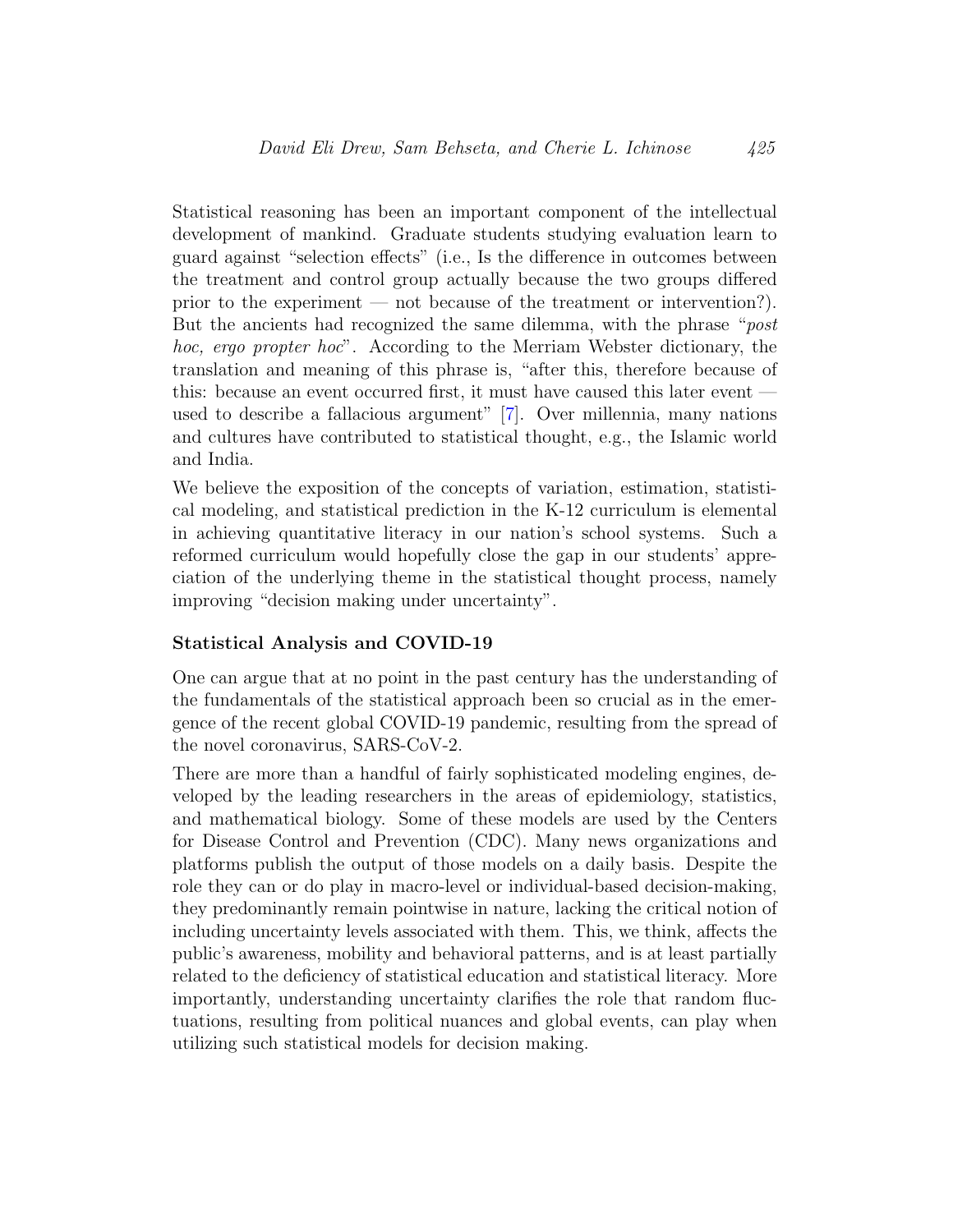## 426 A Plea for More Graduate Programs in Statistics Education

Christine Franklin has noted, "The international community is being called upon to process and make sense of data — from screening test results and risk analysis regarding vaccines, to statistical models predicting numbers of cases, deaths, hospitalizations, and time to herd immunity. Data is also being used to recommend best practices to combat the spread of the virus. Meanwhile, data is called on to address other global issues such as climate change, the economy, elections, and social justice. Surely, it should no longer be optional for our school-age students to develop statistical reasoning skills. It should be mandatory that all students leave secondary school prepared to live and work in a data-driven society." [\[6\]](#page-6-7)

## Preparing Future Statisticians for 21<sup>st</sup> Century Jobs

Moreover, there is a practical side to teaching and learning statistics: students who earn degrees in statistics can get jobs, as evidenced year after year through various national surveys, demonstrating "statistician" topping the rankings among the best jobs in industry [\[10\]](#page-6-8).

We have entered an age of information, Big Data, and analytics. We need to equip students with the knowledge to understand the multi-faceted nature of modern data, as it grows exponentially, and to know how to use data to make informed decisions. We need a national movement to prepare teachers at the K-12, college and university levels through innovative teaching–credential, masters, and Ph.D. programs in Statistics Education.

## References

- <span id="page-5-1"></span>[1] Anna Bargagliotti, Christine Franklin, Pip Arnold, Rob Gould, Sheri Johnson, Leticia Perez, and Denise A. Spangler, "The Pre-K–12 Guidelines for Assessment and Instruction in Statistics Education II (GAISE II): A Framework for Statistics and Data Science Education", American Statistics Association, 2020; available at [https://www.amstat.org/](https://www.amstat.org/asa/files/pdfs/GAISE/GAISEIIPreK-12_Full.pdf) [asa/files/pdfs/GAISE/GAISEIIPreK-12\\_Full.pdf](https://www.amstat.org/asa/files/pdfs/GAISE/GAISEIIPreK-12_Full.pdf), last accessed on January 10, 2022.
- <span id="page-5-0"></span>[2] Arthur Benjamin, "Teach statistics before calculus!" TED talk, 2009; available at [http://www.ted.com/talks/arthur\\_benjamin\\_teach\\_](http://www.ted.com/talks/arthur_benjamin_teach_statistics_before_calculus?language=en#t-22185) [statistics\\_before\\_calculus?language=en#t-22185](http://www.ted.com/talks/arthur_benjamin_teach_statistics_before_calculus?language=en#t-22185), last accessed on January 10, 2022.